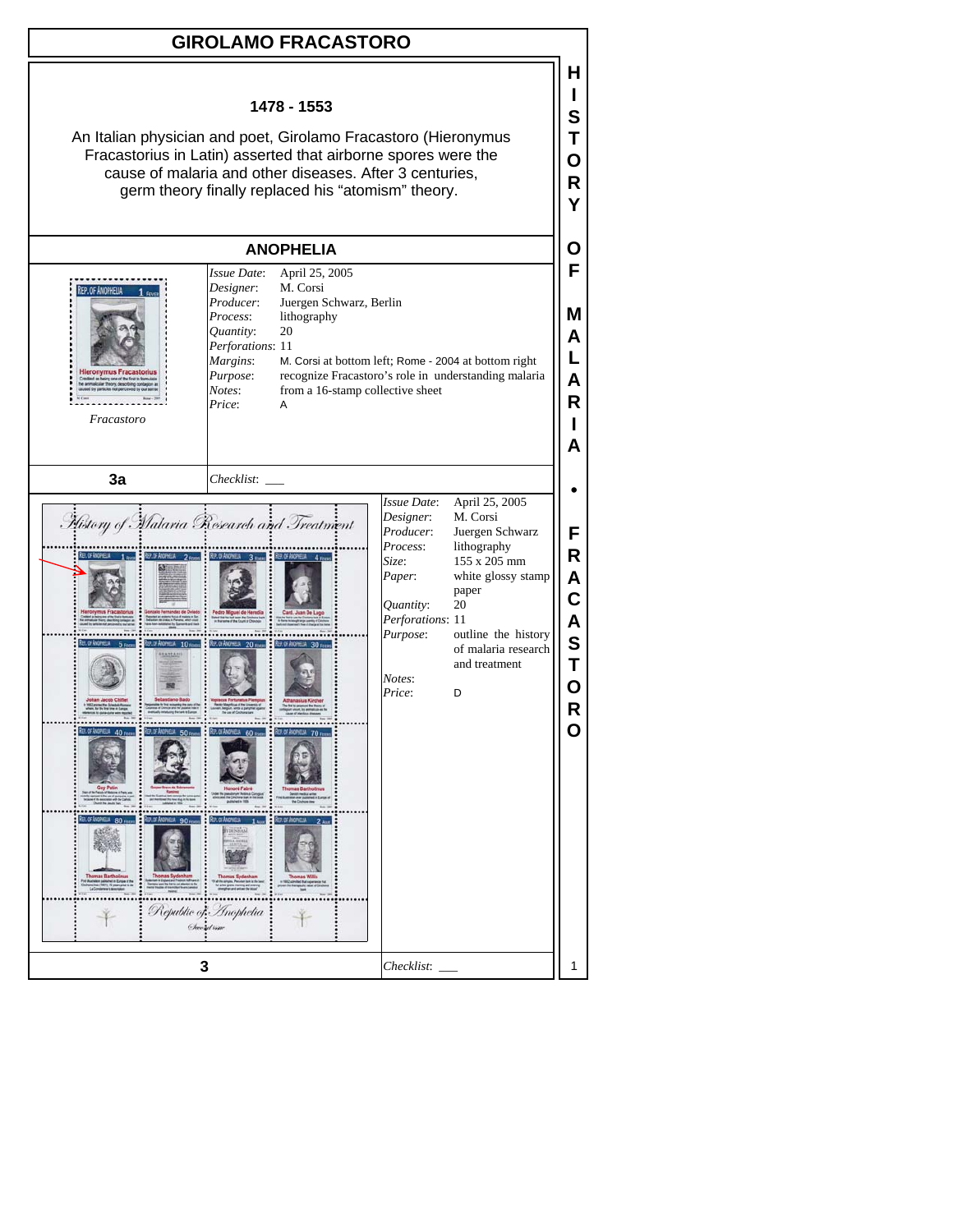| <b>GIROLAMO FRACASTORO</b>                                                                                                |                                                                                                                                                                                                                                                                                             |                                                                                                                                   |  |  |  |
|---------------------------------------------------------------------------------------------------------------------------|---------------------------------------------------------------------------------------------------------------------------------------------------------------------------------------------------------------------------------------------------------------------------------------------|-----------------------------------------------------------------------------------------------------------------------------------|--|--|--|
| н<br>I<br>S<br>Τ<br>O<br>R<br>Y                                                                                           | Description: as 3a: imperforate<br>REP. OF ANOPHELIA 1 FEVER<br>Quantity:<br>20<br>Notes:<br>Price:<br>A<br>Hieronymus Fracastorius<br>Cesied in being one of the first to formulate<br>the animatuse freety describing contages as<br>caused by particles not perceved by our sense<br>3ai |                                                                                                                                   |  |  |  |
| O<br>F<br>M<br>A<br>L<br>A<br>R<br>I<br>A<br>F<br>R<br>A<br>$\mathbf C$<br>A<br>S<br>T<br>$\mathbf O$<br>R<br>$\mathbf 0$ | History of Malaria Research and Treatment<br>000001<br>Republic of Inophelia<br><b>Chreadine</b>                                                                                                                                                                                            | Quantity: 5<br>Notes:<br>as #3: imperforate<br>Price:<br>D                                                                        |  |  |  |
|                                                                                                                           | 3q<br>Republic of Anophelia<br>HISTORY OF MALARIA RESEARCH<br>AND TREATMENT<br>History of Malaria Research and Treatment                                                                                                                                                                    | Checklist:<br>Cancel: Post Office 01<br>Cachet: post office<br>228 x 331 mm<br>Size:<br>Notes:<br>Price:<br>C<br>OF ANO<br>Щ<br>α |  |  |  |
|                                                                                                                           | Republic of Anopholia<br>Christopher                                                                                                                                                                                                                                                        | 5 Apr 2005<br>a a                                                                                                                 |  |  |  |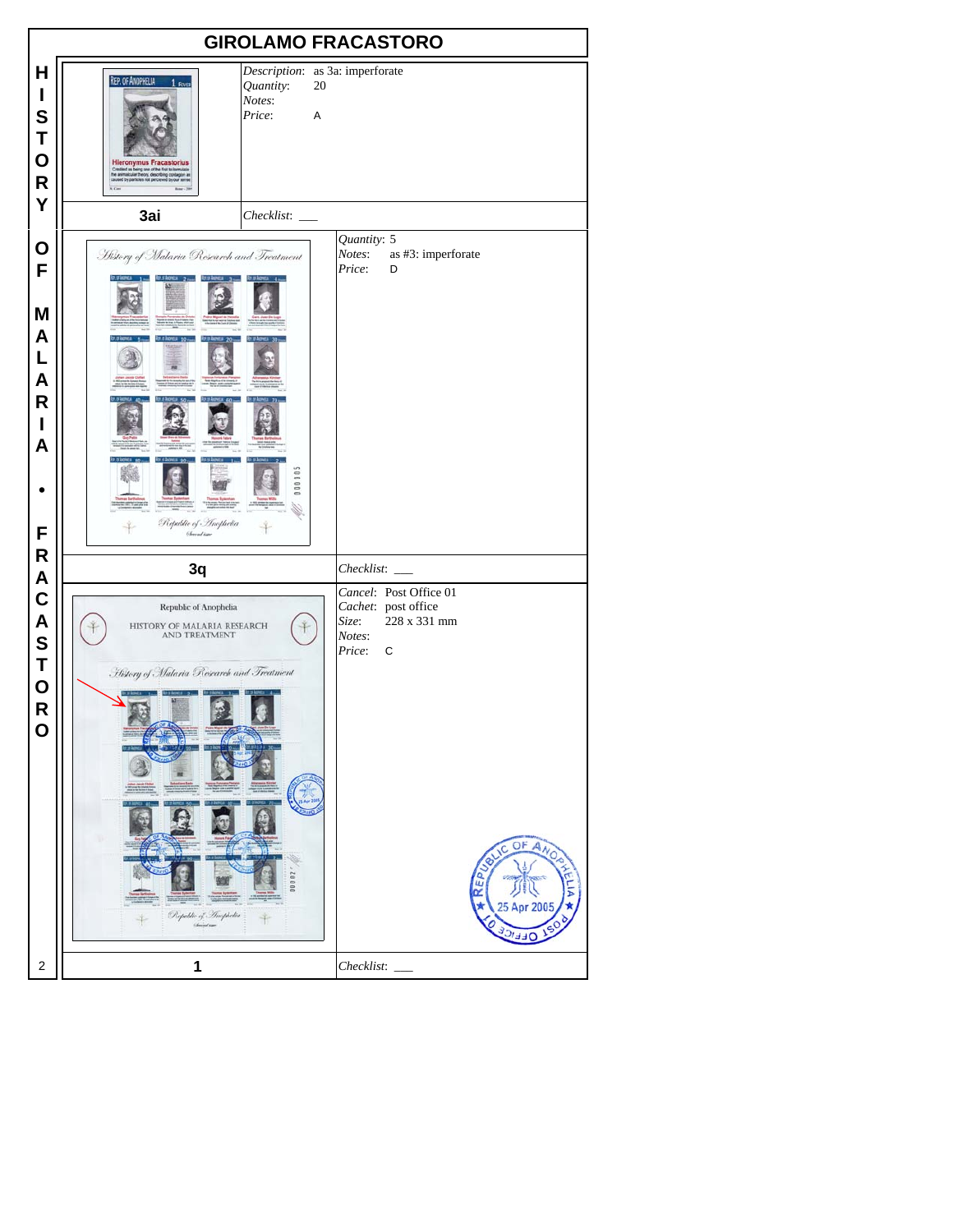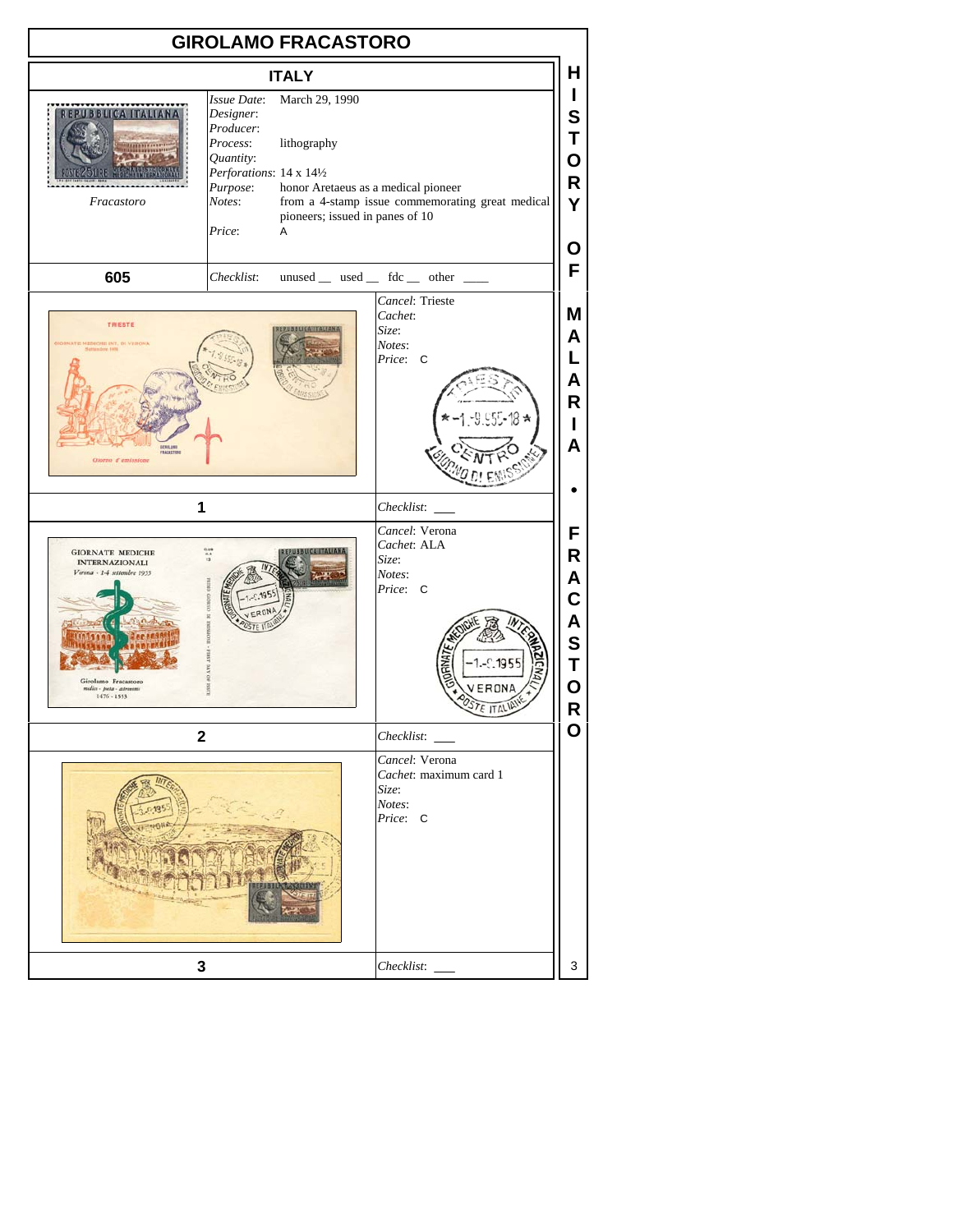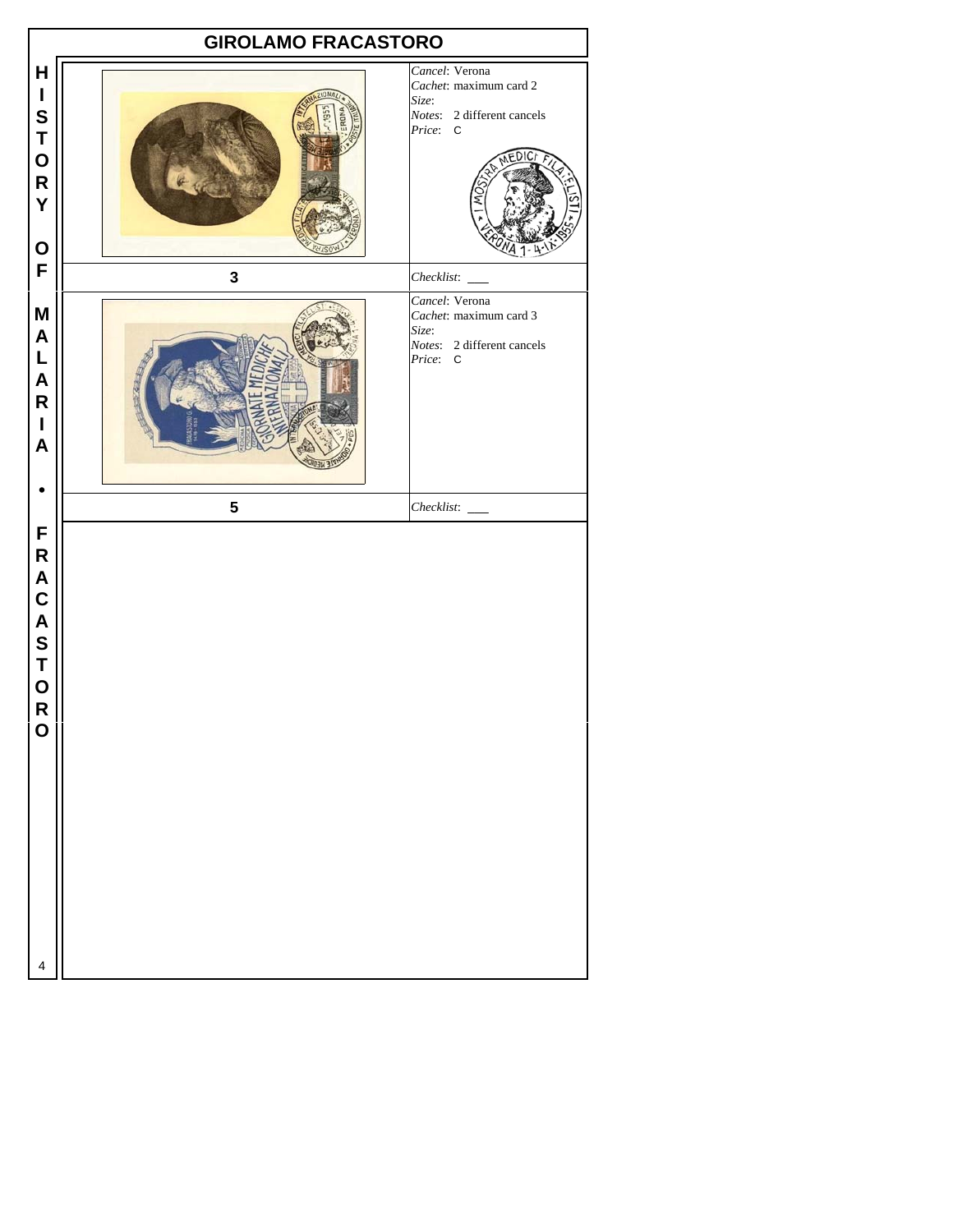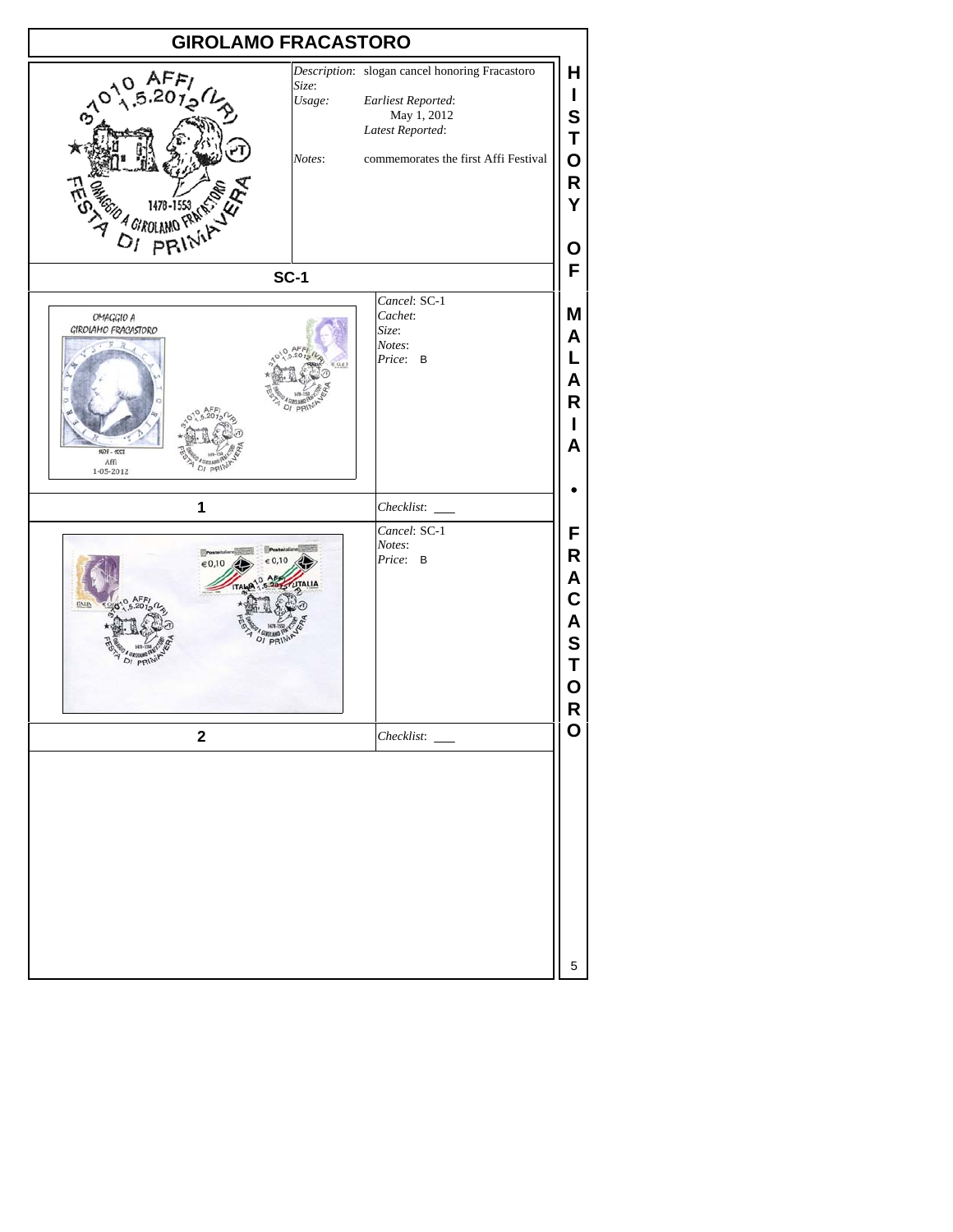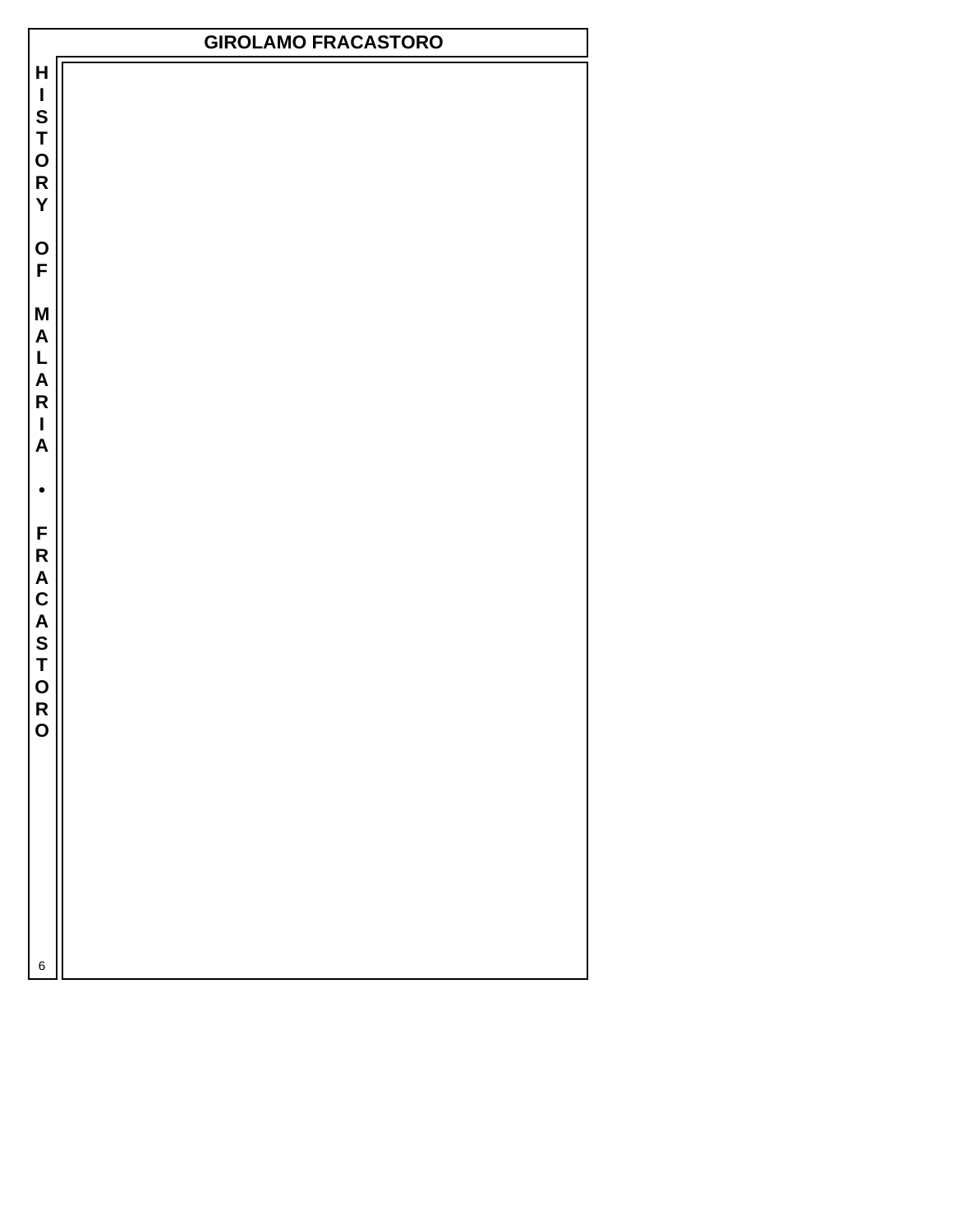| <b>GIROLAMO FRACASTORO</b>                                                                     |                                                                                                                                        |                                            |                                                                                                                              |                                           |  |  |  |
|------------------------------------------------------------------------------------------------|----------------------------------------------------------------------------------------------------------------------------------------|--------------------------------------------|------------------------------------------------------------------------------------------------------------------------------|-------------------------------------------|--|--|--|
| н<br><b>SAN MARINO</b>                                                                         |                                                                                                                                        |                                            |                                                                                                                              |                                           |  |  |  |
| Fracastoro                                                                                     | <b>Issue Date:</b><br>Designer:<br>Producer:<br>Process:<br>Quantity:<br>Perforations: 13 x 131/4<br>Purpose:<br>Notes:<br>Price:<br>B | March 18, 2003<br>lithography<br>in Verona | commemorate the $100^{\rm th}$ Veronafil Philatelic Exhibition<br>honors Aretaeus on his 450 <sup>th</sup> death anniversary | L<br>S<br>Т<br>O<br>R<br>Y<br>Ο<br>F      |  |  |  |
| 1561                                                                                           | Checklist:                                                                                                                             |                                            | $unused$ __ used __ fdc __ other __                                                                                          |                                           |  |  |  |
| erona                                                                                          |                                                                                                                                        | Notes:<br>Price:<br>B                      | as 1561: with tab                                                                                                            | Μ<br>A<br>L<br>A<br>R.                    |  |  |  |
| 1561t                                                                                          |                                                                                                                                        | <b>Checklist:</b>                          |                                                                                                                              | L<br>A                                    |  |  |  |
| GROLAMO FILACASTORO, VERDASSE, MEDICO, LETTERARD E FILOSOFO, FONDATORE DELLA MODERNA PATOLOGIA |                                                                                                                                        |                                            | as 1561: pane of 20 show-<br>Notes:<br>ing tabs, marginal text and<br>perforation pattern<br>Price:<br>E                     | F<br>R<br>A<br>C<br>A<br>S<br>Т<br>О<br>R |  |  |  |
| 1561 Pane of 20                                                                                | Checklist:                                                                                                                             | O                                          |                                                                                                                              |                                           |  |  |  |
|                                                                                                | Cancel: San Marino<br>Cachet: post office<br>Size:<br>Notes:<br>Price: B<br>100a<br>veronafil<br>AN MARING                             |                                            |                                                                                                                              |                                           |  |  |  |
| 1                                                                                              |                                                                                                                                        |                                            |                                                                                                                              | $\overline{7}$                            |  |  |  |